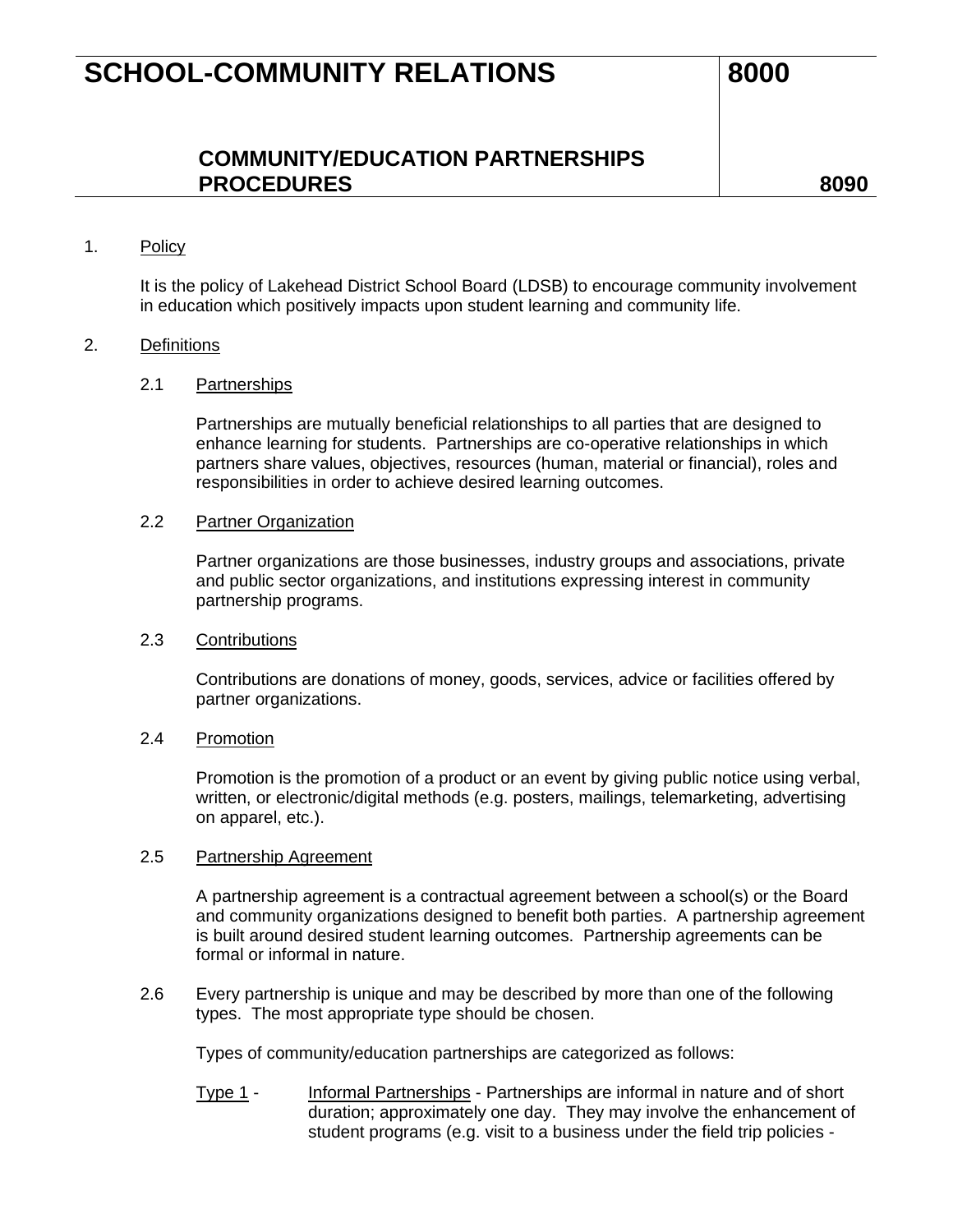## **COMMUNITY/EDUCATION PARTNERSHIPS**  PROCEDURES 8090

6020 Extended Field Trip and 6021 Day Field Trip). Usually, the terms of partnerships of short duration are formed through a verbal agreement.

- Type 2 Student/Group/School Partnerships a multi-day experience involving a student's program. The program partnerships are of two types:
	- i) Credit Generating: cooperative education, apprenticeship, etc.; and
	- ii) Program Enhancement: adopt-a-school, job shadowing, mentorships, etc.
- Type 3 Board and Regional Partnerships a multi-day experience involving students from more than one school and requiring program considerations. These partnerships may be credit generating or program enhancement (i.e. School College Work Initiative Regional Planning Team events) that are open to more than one school.
- Type 4 Contribution/Promotion Partnerships contributions by organizations (i.e. donation of money to a sporting event, playground equipment, counselling services). The promotion of a program, product or an event by providing public notice using verbal, written or public relations announcements, electronic/digital methods (i.e. Online, visual, telemarketing, etc.).

### 3. Labour and Employer Standards

- Before students are placed in a unionized work setting, the terms of placement will be discussed with both management and the union and/or collective bargaining unit.
- No student work placement will replace employee jobs or potential jobs.
- Students who are placed in a unionized work setting shall be given the opportunity to learn about the operation of a union and the service it provides.
- Students shall not be placed or remain in a placement with an employer where the bargaining unit is involved in a work stoppage.

#### 4. Screening Partnership Organizations

Prior to entering into a community/education agreement, the participating school, or Board staff, shall clearly determine the partnership organization's expectation of LDSB. The following information shall be collected in order to determine a potential partner's eligibility:

- the nature of product or service of the partnership organization;
- information about the sponsor's history and ownership;
- reason for the sponsor's interest in the LDSB, i.e. the program/event around which the sponsor wishes to create a partnership agreement; and/or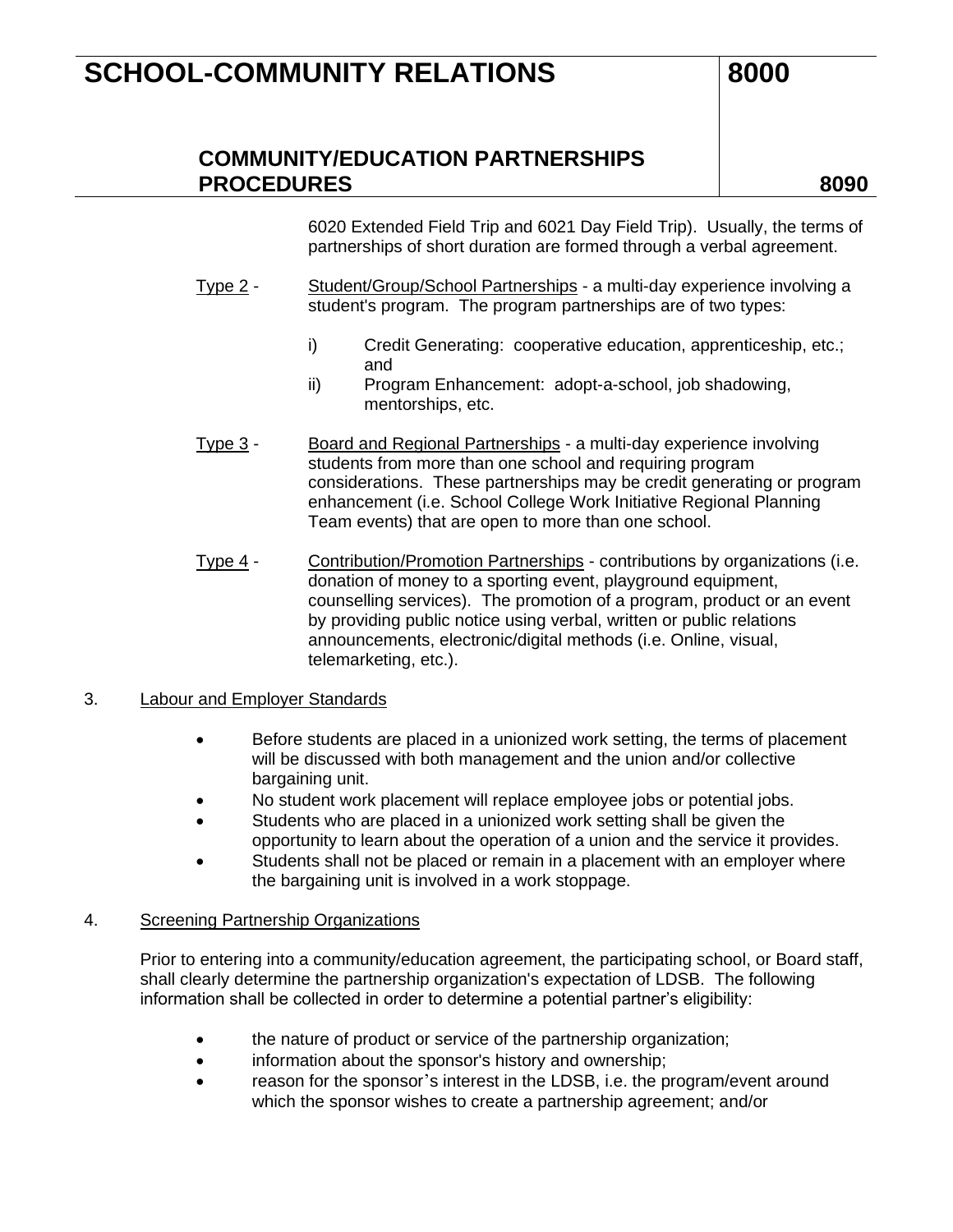## **COMMUNITY/EDUCATION PARTNERSHIPS**  PROCEDURES 8090

• representatives of the firm with which LDSB will work, including any outside advertising or communication agency.

### 5. Establishing and Maintaining Community/Education Partnerships

Even though every community/education partnership will be different, a coordinated effort will help maximize the success of the partnership. Establishing and maintaining a partnership may include:

- establishing a task force;
- assessing needs;
- finding partners;
- forming an initial agreement (agreement to form a partnership in principle);
- developing an action plan;
- signing a final written agreement;
- implementation of plan;
- evaluation; and/or
- extension and consolidation.

#### 6. Community/Education Partnership Agreements

A community/education partnership agreement helps clarify agreed upon conditions and terms of the partnership. There are four kinds of community/education partnership agreements:

#### 6.1 Initial Community/Education Partnership Agreement

The partners agree, in principle, to enter into a community/education partnership, and agree to investigate the conditions and terms of establishing a partnership (8090 Community/Education Partnerships Procedures - Appendix A).

#### 6.2 Final Community/Education Partnership Agreement

An action plan stating the conditions and terms of the community/education partnership are embodied in a written agreement prior to implementation of the plan (8090 Community/Education Partnerships Procedures - Appendix B).

#### 6.3 Work Education Contract

Community/education partnerships that generate credits for students must have a work education contract signed by a student, partnership organization, a parent/guardian and a teacher. The contract clearly outlines the roles and responsibilities of these partners. An example of this type of partnership is Cooperative Education and other similar work/education partnerships. A work education contract is signed prior to a work placement (8090 Community/Education Partnerships Procedures - Appendix D).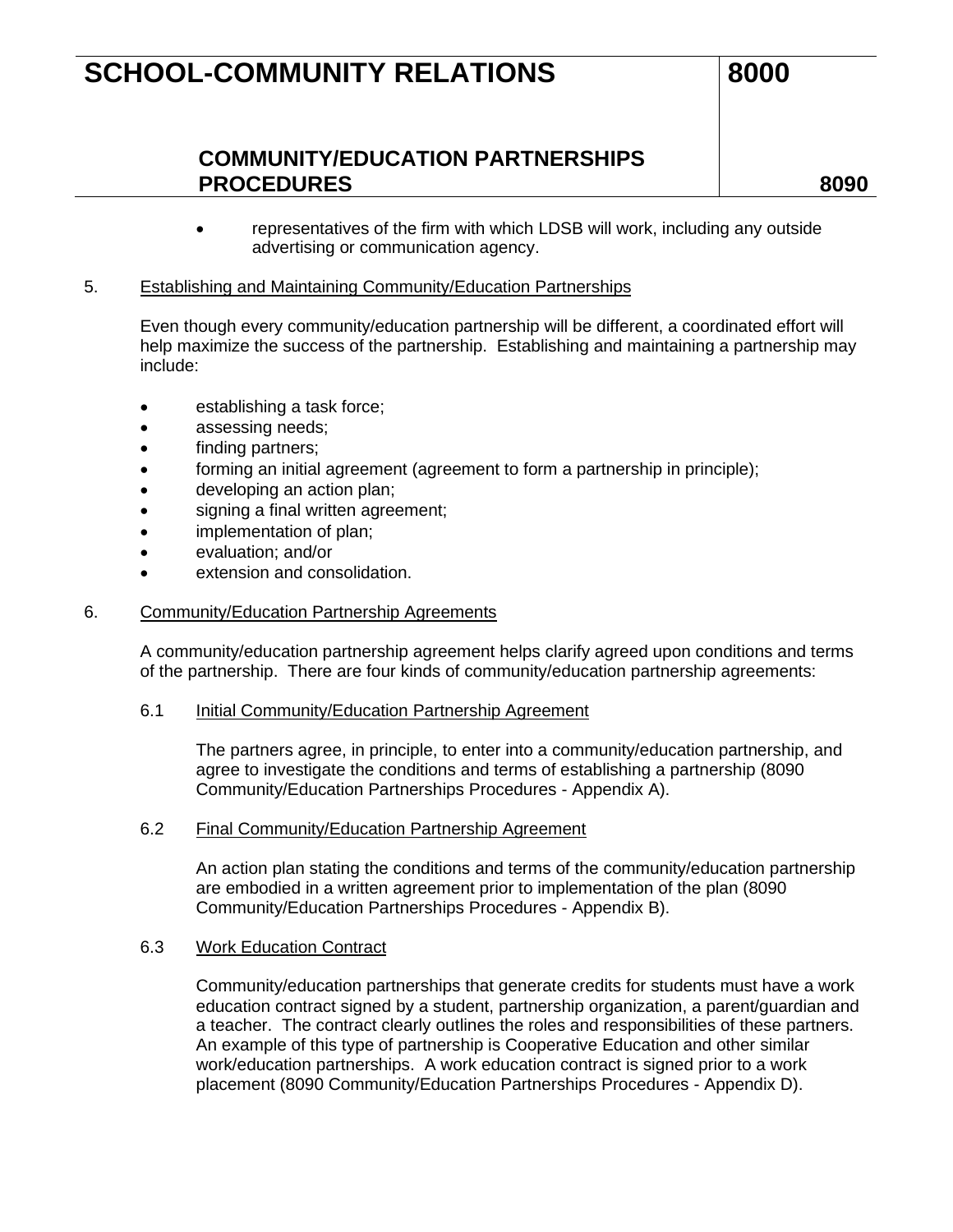## **COMMUNITY/EDUCATION PARTNERSHIPS**  PROCEDURES 8090

#### 6.4 Contributions or Promotional Community/Education Partnership Agreement

A contributions/promotional agreement clearly outlines the terms, benefits, and entitlements of the partnership (8090 Community/Education Partnerships Procedures - Appendix C).

#### 7. Approval of Community/Education Partnerships

The principal of a school will approve partnerships at the school level. Due diligence must be integral to the screening of potential partners.

Senior administration will approve community/education partnerships that involve interschool or regional partnerships.

#### 8. Termination of a Partnership Agreement

Lakehead District School Board or the partnership organization has the right to terminate an existing community/education partnership after notice has been given. The conditions of the terms of termination will be agreed upon in the partnership agreement.

#### 9. Acceptance and Approval of Contributions

The solicitation of contributions from individuals, organizations or businesses to encourage support for school programs shall be approved by the principal in consultation with parent groups. Contributions at the school level of amounts over \$1,000 must be reported and approved by the superintendent of education. The acceptance of contributions shall fall under Board policies and guidelines. The Board will approve interschool or regional contributions.

#### 10. Promotions

The promotion of programs, products, or an event by giving public notice by using verbal, written or electronic/digital methods in the form of posters, mailings, telemarketing, or advertising shall be approved by the principal in consultation with parent groups. The acceptance of promotions must be beneficial to student learning, and there must be a clear understanding of partnership entitlements.

#### 10.1 Entitlements to Partner

The context or content of a promotional partnership must be controlled by the school and school community. If a portion of a contribution is to be used as a promotional activity, the terms shall be clearly written in the partnership agreement (8090 Community/Education Partnerships Procedures - Appendix C).

#### 10.2 Protection for Students

There should be no monitory gains to individuals in a community partnership, and there will not be any exclusive direct selling or direct promotion of a partner's organization or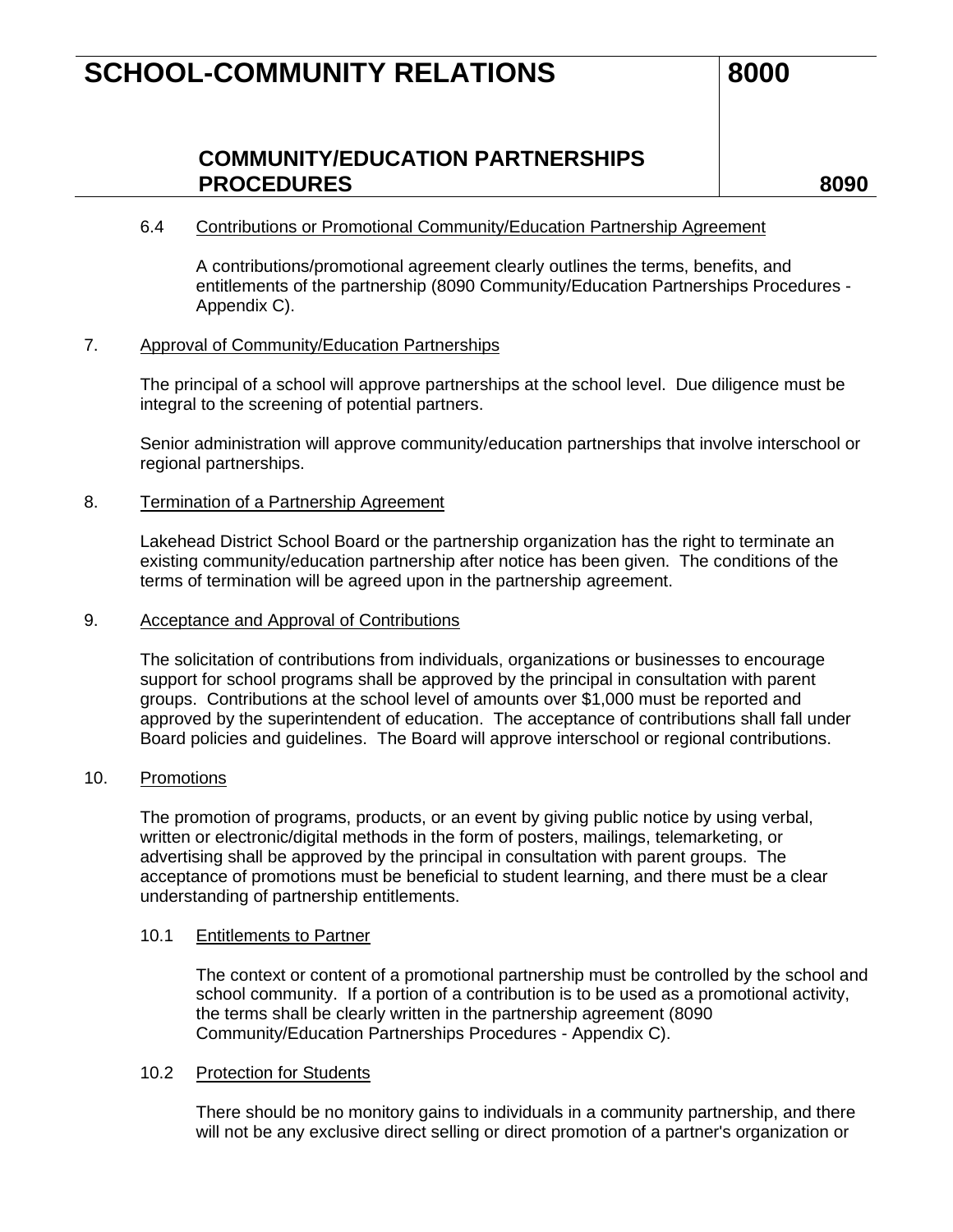## **COMMUNITY/EDUCATION PARTNERSHIPS**  PROCEDURES 8090

service. Schools or students will not be used for commercial, institutional or corporate endorsements.

#### 11. School Task Force

The principal is responsible for establishing a task force which will provide direction at the school level. The mandate of this committee will be to advise the principal on:

- assessing the needs of the school;
- investigating possible community partnerships;
- promoting present community partnerships;
- monitoring and reviewing community/education partnerships; and
- reporting.

This task force will seek input from the school council and established partner organization links.

#### 12. System Responsibilities

It is senior administration's responsibility to:

- monitor progress;
- approve interschool or regional community/education partnerships;
- review yearly school reports; and
- establish and maintain a Community/Education Partnership Advisory Committee to support and provide input on community/education partnerships.
- 13. Steps in Establishing and Maintaining Community/Education Partnerships:

### STEP 1 - INCEPTION

- principal will establish a planning team;
- membership of the planning team will be determined by the principal;
- planning team will determine needs based on desired learning outcomes;
- general goals and objectives will be set; and
- input will be sought from the school council, students and present partnership organization links.

#### STEP 2 - PREPARATION

- determine level of support within the school; and
- check with program coordinators on how improved learning outcomes might be achieved through community/education partnerships.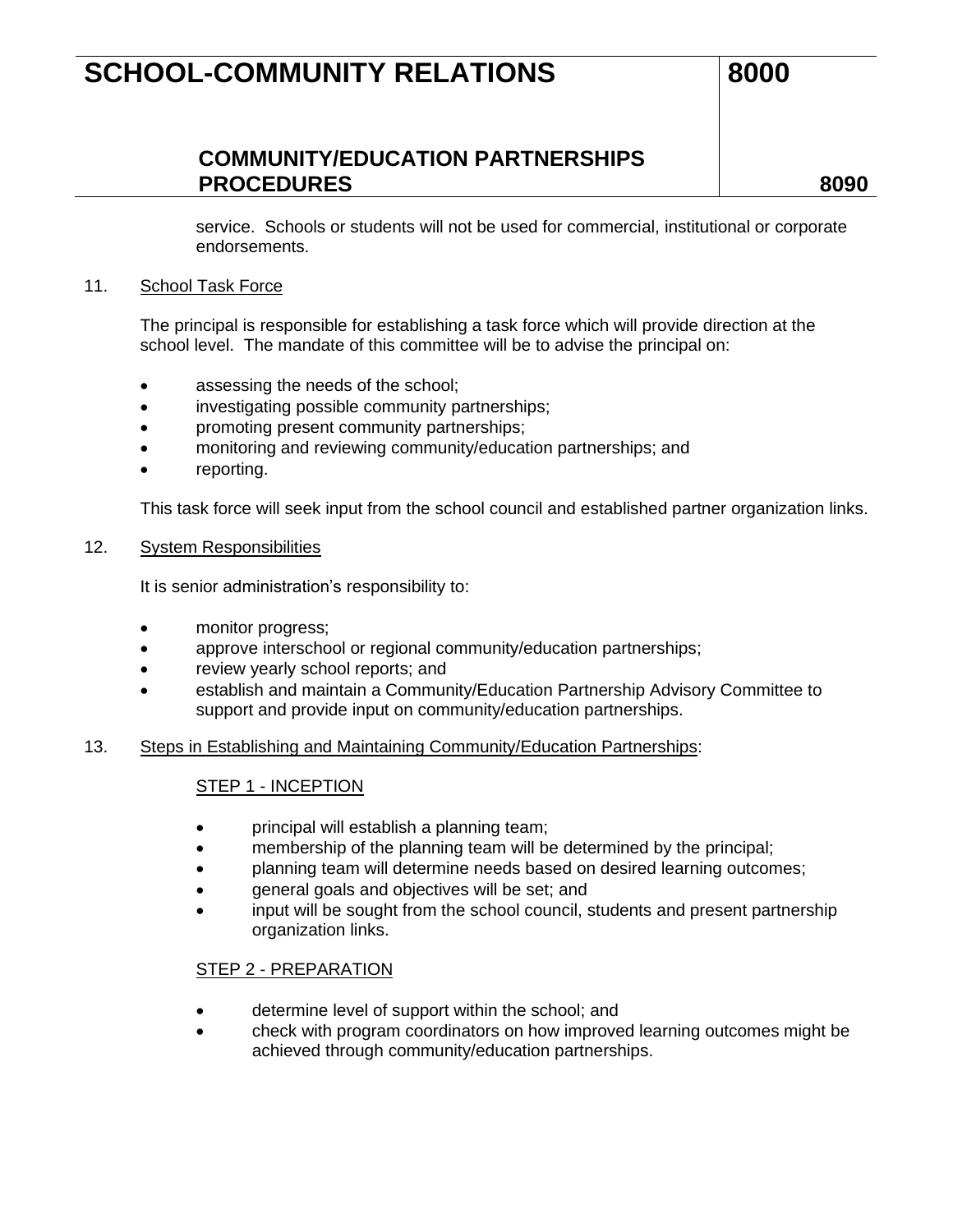## **COMMUNITY/EDUCATION PARTNERSHIPS**  PROCEDURES 8090

### STEP 3 - EXPLORATION AND DEVELOPMENT

- seek suitable project partners;
- establish a project planning committee made up of key stakeholders (clear mandate and continuity of membership);
- an initial agreement (agreement in principle) may be signed;
- partners explore needs, goals, objectives and levels of commitment;
- develop an action plan (tested against Guideline Checklist Appendix E);
- sign a final written agreement; and
- build grassroots support within the school, school community and partner organization.

#### STEP 4 - IMPLEMENTATION

- based on action plan and signed agreement;
- clear records will be kept;
- process for monitoring; and
- Ministry and Board policy, procedures and practices will be followed.

#### STEP 5 - EVALUATION

- measure and assess or evaluate performance;
- basis for making informed decisions; and
- prepare annual report and share with partners.

#### STEP 6 - EXTENSION AND CONSOLIDATION

- effective communications can be achieved by setting timelines, regular meetings, record keeping, clear training manuals, etc.;
- promoting partnerships by developing brochures, putting articles into newsletters, presentations, etc.;
- celebrate successes by media events, plaques, awards, special events; and
- promote positive teamwork and collaborative strategies by involving key stakeholders in the decision-making process (planning, implementing and evaluation).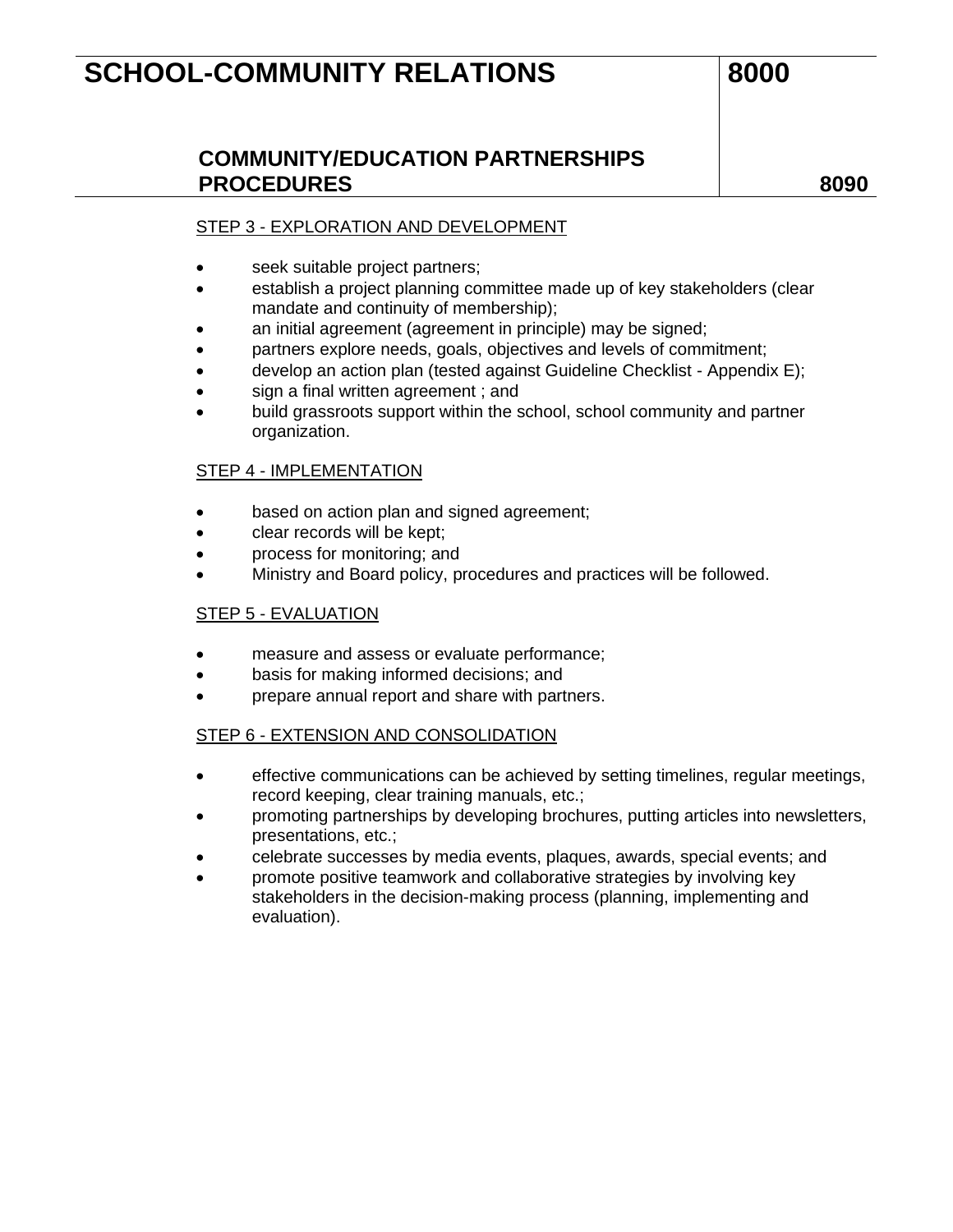### **COMMUNITY/EDUCATION PARTNERSHIPS**  PROCEDURES 8090

#### 14. Board/School Promotion of Partnerships

The Board and schools will attempt to expand partnerships in areas such as:

- volunteers;
- adopt-a school;
- sponsorship of extra-curricular activities;
- career exploration;
- work/education;
- support to special needs students;
- growth and professional development;
- cooperative education;
- mentoring;
- enrichment;
- resource sharing;
- stay-in-school;
- job fairs; and/or
- projects.

#### 15. Primary Decision Makers

The principal will be responsible for final approval, implementation and monitoring of site-based partnerships (Type 1, Type 2, and non-receipted Type 4).

The Board will be the primary decision maker regarding Type 3 and Type 4 (involving more than one school, regional and receipted contributions) partnerships. The Board will assist in the development of a system partnership.

The Board will also be responsible for addressing identified issues. Examples of this might include equitable distribution of resources and promotion of system programs.

#### 16. Conditions of Contributions

#### 16.1 Approval of Contributions

The solicitation of contributions from individuals, organizations or businesses to encourage support for school programs shall be approved by the principal, and when appropriate, in consultation with the school council. Requests for contributions shall be monitored by the principal to ensure good will within the school community.

Principals shall keep a record of contributions received by the school from individuals.

Contributions on a system level of amounts over \$1,000 require the approval of a superintendent of education.

Contributions on a regional level require the approval of Director's Council.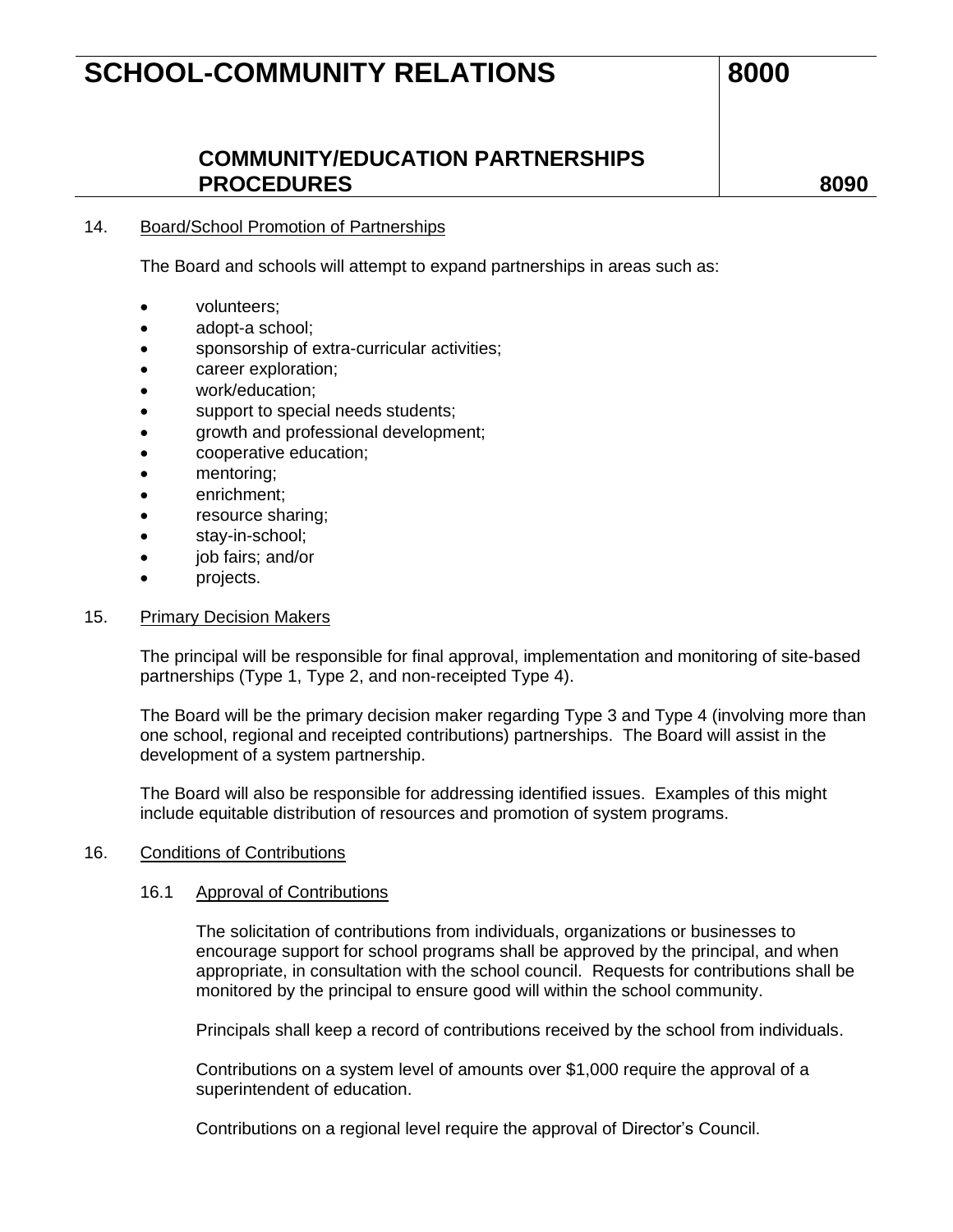## **COMMUNITY/EDUCATION PARTNERSHIPS**  PROCEDURES 8090

Consultation with the purchasing department and the health and safety officer is required prior to accepting contributions that involve such things as: electronic equipment, chemicals and play equipment.

#### 16.2 Ownership/Responsibility

Items received by schools shall be retained at the receiving school under the ownership of LDSB. The Board shall retain the discretion to remove, repair or modify any item as required.

#### 16.3 Charitable Donation

Schools will not accept contributions requiring a charitable donation receipt but will refer requests to the Board.

#### 16.4 Board Employees

No member of the Board or employee of the Board is permitted to receive a personal gift, donation or discount from any supplier of goods or services to the Board resulting from a community/education partnership.

#### 16.5 Contributions Not Permitted

Soliciting funds by political or commercial agencies is not permitted on the property of LDSB.

#### 17. Conditions for Promotion

- A promotion of a purely commercial nature is not permitted in the schools.
- Announcements of political meetings or controversial social issues are permitted at the discretion of the principal. Political promotions during a campaign are not permitted.
- Promotion of charities is permitted in the school with the approval of the principal.

#### 18. Board Responsibility

- seek advice from the Community/Education Advisory Committee;
- monitor progress of partnerships;
- review existing school partnerships on a yearly basis; and
- support school partnership initiatives.